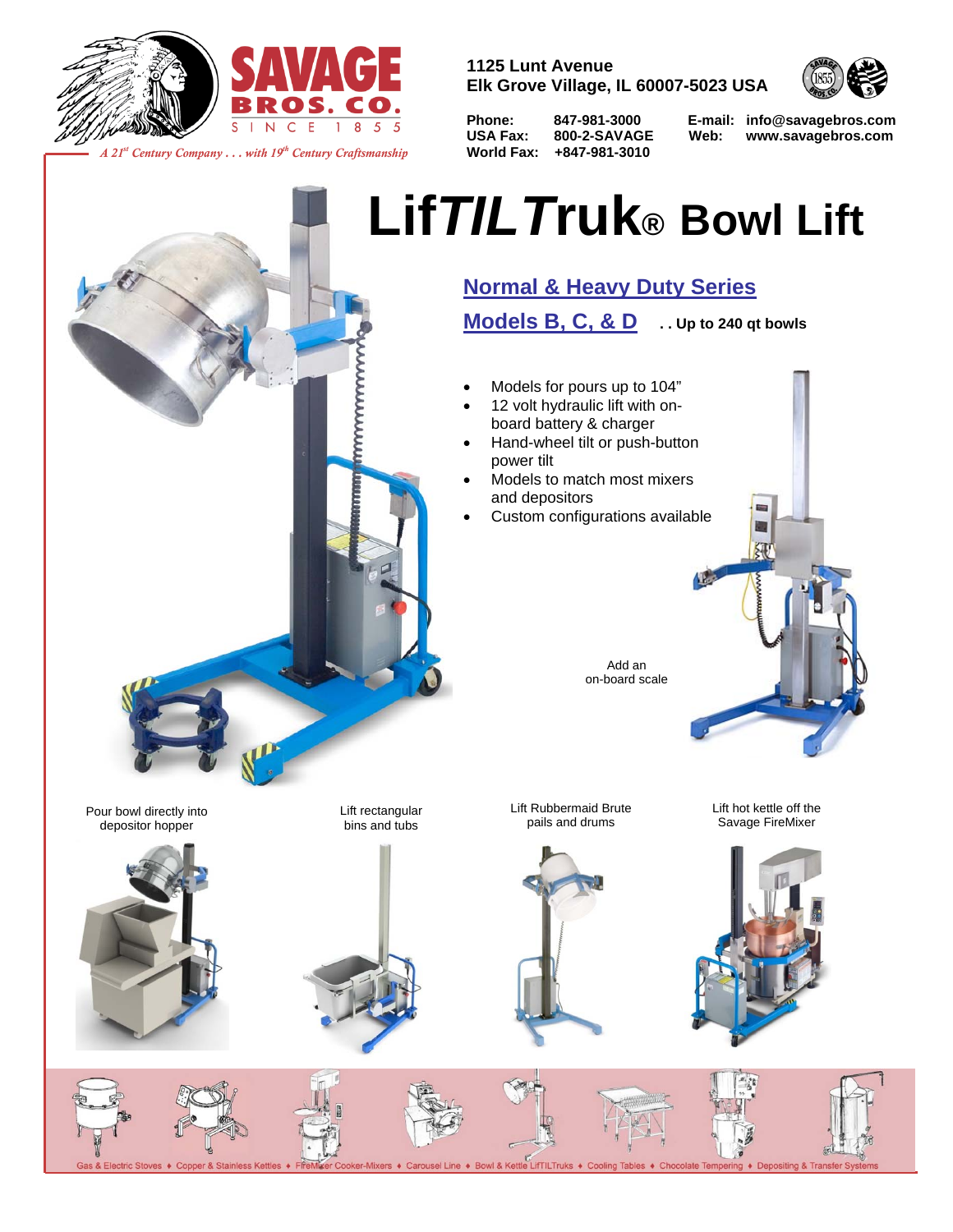

**1125 Lunt Avenue Elk Grove Village, IL 60007-5023 USA**

| rnone:    |
|-----------|
| USA Fax:  |
| World Fax |
| E-mail:   |
| Web:      |
|           |

**Phone: 847-981-3000 USA Fax: 800-2-SAVAGE**   $\cdot$  + 847-981-3010 **E-mail: info@savagebros.com Web: www.savagebros.com**

## **FEATURES OF SAVAGE LIFTILTRUK™**

- **One person operation**
- **Fail-Safe Lift & Tilt**
- **Push-Button controlled tilting**
- **Pour bowl at any point along vertical lift**
- **Self-contained power for safe, cordless use**
- **Easy-to-clean surfaces**



**Models for pours from 3 feet / 900 mm to over 8 feet / 2700 mm Handles bowls, kettles and other containers up to 450 Lb / 200 Kg capacity**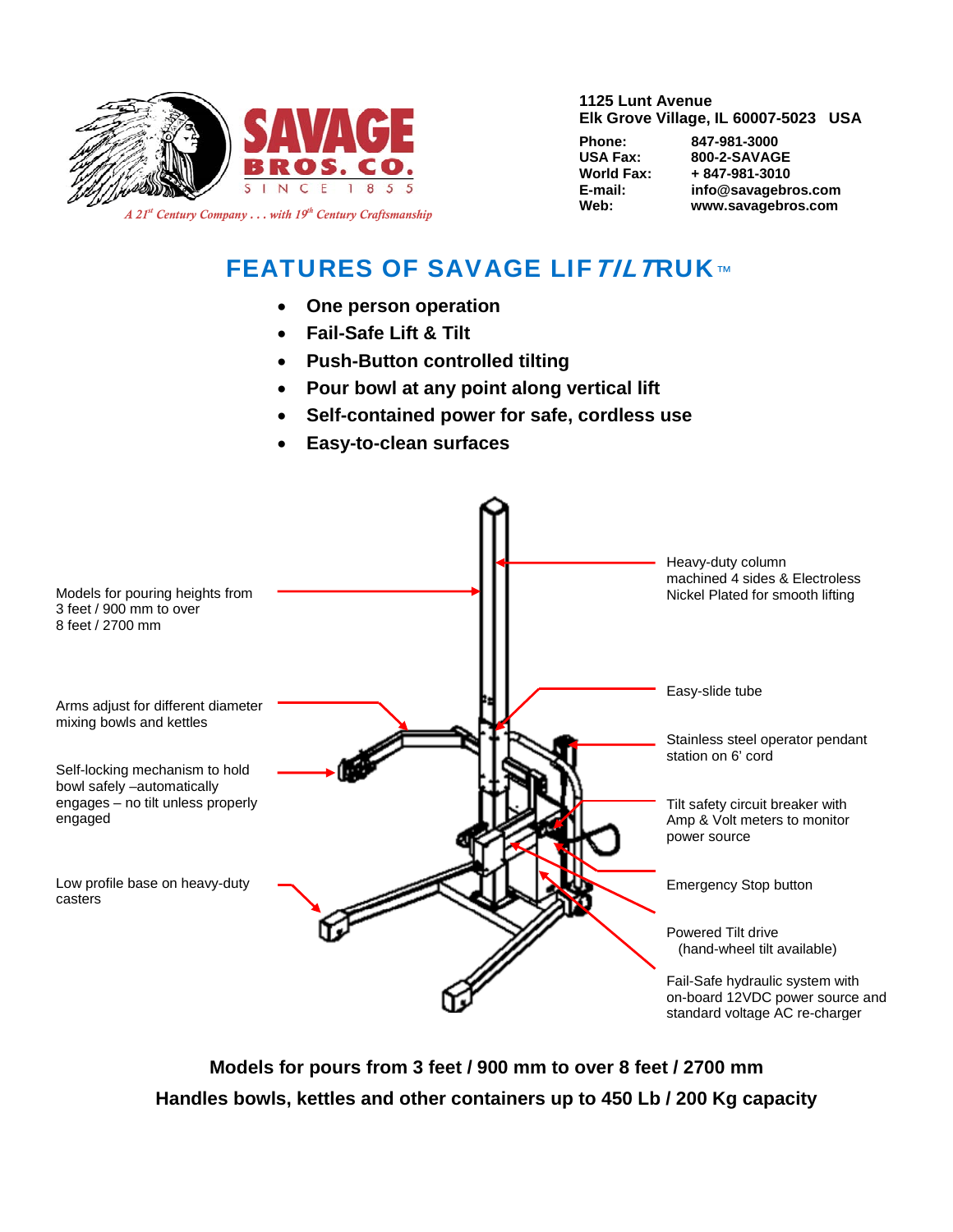

**1125 Lunt Avenue Elk Grove Village, IL 60007-5023 USA** 

**Phone: 847-981-3000 USA Fax: 800-2-SAVAGE World Fax: + 847-981-3010 E-mail: info@savagebros.com Web: www.savagebros.com** 

*A 21st Century Company . . . with 19th Century Craftsmanship*

## THE LIF TIL TRUK™ BOWL LIFT KEY CHARACTERISTICS

- 1. **Designed with safety in mind**. Construction and safety features have been "informally" reviewed by OSHA and meet the standard. Savage holds several U.S. patents on key safety features of the unit.
- 2. Our unit's construction is of steel for strength; the base and arms are powder painted for durability. The **vertical column has a heavy-duty construction, machined on all four sides with an Electroless Nickel Plated surface** – smooth, trouble-free operation.
- 3. The bowl is lifted by mean of a hydraulic pump and piston. Our **hydraulic system is rated to 1,000 Lb / 450 Kg** and includes a chain assist that is rated 7X over the lifting capacity.
- 4. Our **hydraulic system is "fused"**, which means that should hydraulic pressure be lost for any reason, including rapid loss of fluid, the bowl will not fall. Rather, the fuse will maintain pressure and slowly lower the bowl.
- 5. The 12 Volt DC battery that powers the hydraulic pump and tilt motor is a sealed unit of a marine type rated for **185 reserve minutes**. Power cord free for lifting and pouring.
- 6. The **on-board 110 Volt AC battery charger** is significantly "over rated" for application for trouble free performance. 220 Volt 50 Hz units available for operation outside of North America. Just plug into standard electrical outlet to recharge when unit not in use.
- 7. The casters are 5" diameter, 2 fixed in front and 2 swivel in rear. All **casters are rated for 900 lbs each**.
- 8. The unit will pick up Savage kettles directly and most manufacturers' mixing bowls and containers adapted with non-interfering straps. Containers adapted with proper handles **automatically lock** into the LifTILTruk arms **for fail-safe tilting**.
- *9.* For proper and safe tilting of a mixing bowl, Savage provides stainless steel straps with handles for easy mounting on the bowl. *Neither the Hobart installed bowl handles nor the mixer mounting ring on the bowl were designed for use as a tilting pivot. These bowl components may not withstand the torque stress associated with repeated tilting.*

10. Manufactured in the U.S.A.

**SAVAGE BROS has manufactured and placed in service over 2,100 Lif***TILT***ruks!**